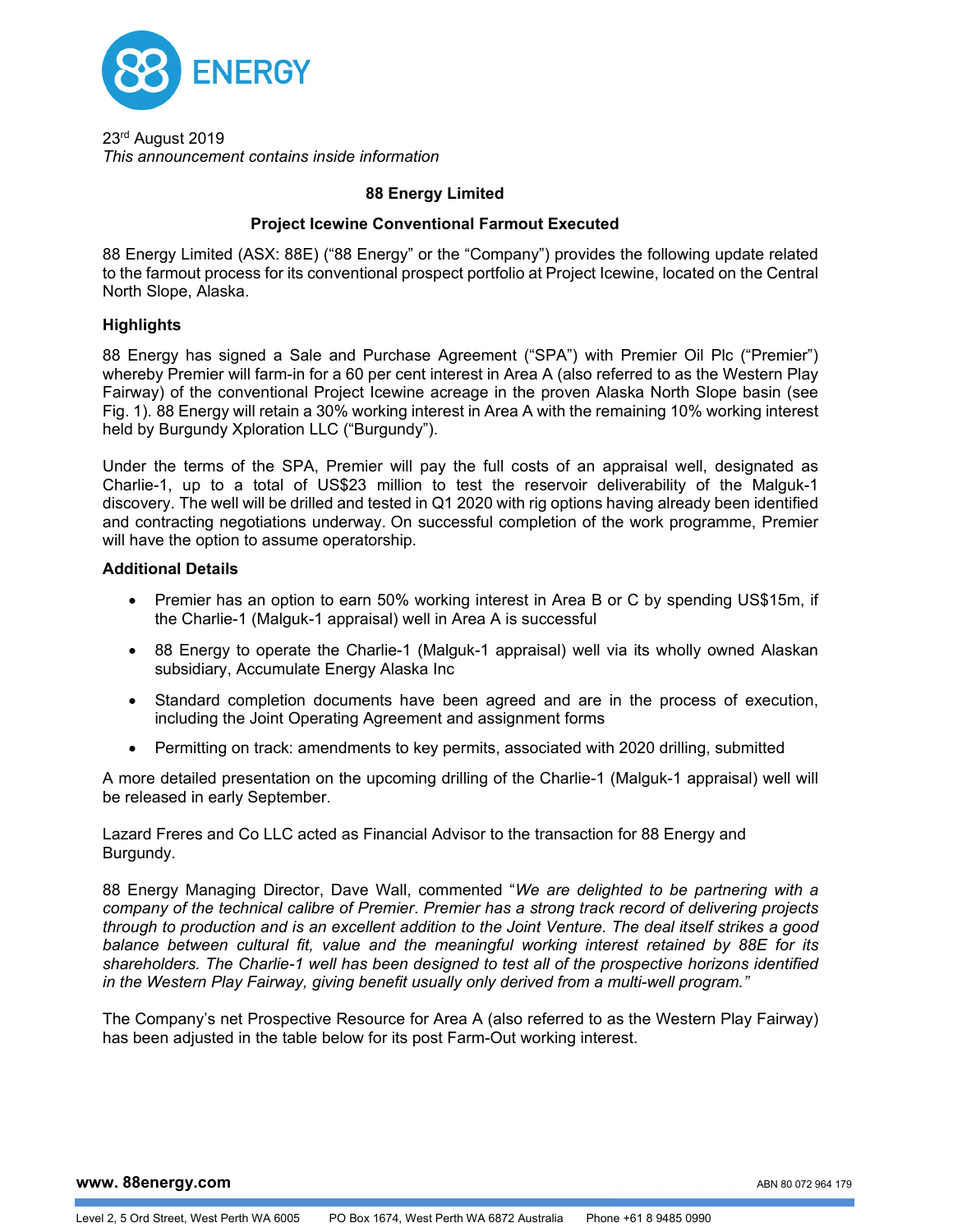

### **Prospective Oil Resource MMBO (Unrisked) PROJECT ICEWINE CONVENTIONAL PORTFOLIO**

| Prospective Oil Resource Million (Officially               |                                   |                |             |      |                      |                    |
|------------------------------------------------------------|-----------------------------------|----------------|-------------|------|----------------------|--------------------|
| <b>Prospects and Leads</b>                                 | <b>August 2019: Post Farm-Out</b> |                |             |      |                      |                    |
|                                                            | Horizon / Play                    | Low            | <b>Best</b> | High | <b>Gross</b><br>Mean | Net Mean<br>to 88E |
| <b>WESTERN PLAY FAIRWAY:</b>                               |                                   |                |             |      |                      |                    |
| <b>Victor Prospect (stacked)</b>                           | Schrader / Topset                 | 196            | 313         | 477  | 328                  | 98                 |
| <b>Indigo Discovery</b>                                    | <b>Schrader / Topset</b>          | 225            | 358         | 543  | 374                  | 112                |
| <b>Charlie Prospect</b>                                    | <b>Schrader / Topset</b>          | 126            | 201         | 304  | 210                  | 63                 |
| <b>Bravo Prospect</b>                                      | Seabee / Fan                      | 57             | 138         | 292  | 160                  | 48                 |
| <b>Mike Prospect</b>                                       | Seabee / Fan                      | 9              | 26          | 56   | 30                   | 9                  |
| <b>Rose Prospect</b>                                       | Seabee / Fan                      | $\overline{7}$ | 21          | 44   | 24                   | 7                  |
| Lima Discovery/ Prospect (stacked)                         | Seabee / Apron Fan                | 105            | 323         | 713  | 376                  | 113                |
| <b>Heavenly Discovery</b>                                  | Torok / Apron Fan                 | 23             | 62          | 120  | 68                   | 20                 |
| <b>Whiskey Prospect (stacked)</b>                          | <b>Torok Apron</b>                | 62             | 112         | 192  | 118                  | 35                 |
| <b>Stellar Prospect/Discovery</b><br>(stacked)             | Torok / Fan, Channel              | 320            | 604         | 999  | 639                  | 192                |
| Y Lead                                                     | Schrader / Topset                 | 24             | 41.2        | 67   | 44                   | 13                 |
| Z Lead                                                     | Schrader / Topset                 | 11             | 27          | 53   | 29                   | 9                  |
| <b>WESTERN PLAY FAIRWAY TOTAL:</b>                         |                                   |                |             |      | 2,400                | 720                |
| <b>CENTRAL PLAY FAIRWAY:</b>                               |                                   |                |             |      |                      |                    |
| <b>Echo Lead</b>                                           | Canning / Fan                     | 60             | 138         | 293  | 162                  | 121                |
| <b>Golf Lead</b>                                           | Canning / Fan                     | 106            | 193         | 339  | 211                  | 72                 |
| <b>CENTRAL PLAY FAIRWAY TOTAL:</b>                         |                                   |                |             |      | 373                  | 193                |
| <b>EASTERN PLAY FAIRWAY:</b>                               |                                   |                |             |      |                      |                    |
| Alpha Lead                                                 | Canning / Submrn Fan              | 19             | 71          | 263  | 118                  | 91                 |
| <b>Romeo Lead</b>                                          | Kuparuk / Kemik Sands             | $\mathbf{2}$   | 3           | 5    | 4                    | 3                  |
| Sierra Lead                                                | Kuparuk / Kemik Sands             | 1              | 2           | 3    | 2                    | $\mathbf{2}$       |
| <b>EASTERN PLAY FAIRWAY TOTAL:</b>                         |                                   |                |             |      | 124                  | 96                 |
| <b>TOTAL PROSPECTIVE OIL RESOURCE MMBO (Mean Unrisked)</b> |                                   |                |             |      | 2,896                | 1,009              |

*Prospective Resources classified in accordance with SPE-PRMS as at 23rd October 2018 using probabilistic and deterministic methods on an unrisked basis. Prospects and Leads identified from interpretation of modern 3D seismic acquired in 2018, 2D seismic acquired in 2015/2016 and legacy 2D seismic of varying vintages post 1980 across Project Icewine, which comprises 486,000\*\* gross acres on the Central North Slope of Alaska. 88 Energy is Operator of record at Project Icewine (through its wholly owned subsidiary Accumulate Energy Alaska, Inc) with a ~47% working interest over the conventional play fairway where the prospects and leads have been mapped.* 

*Cautionary Statement: The estimated quantities of petroleum that may be potentially recovered by the application of a future development project relate to undiscovered accumulations. These estimates have both an associated risk of discovery and a risk of development. Further exploration, appraisal and evaluation are required to determine the existence of a significant quantity of potentially movable hydrocarbons.* 

 *\*\* 226,000 acres net to 88 Energy working interest (post farm-out)* 

#### **www. 88energy.com**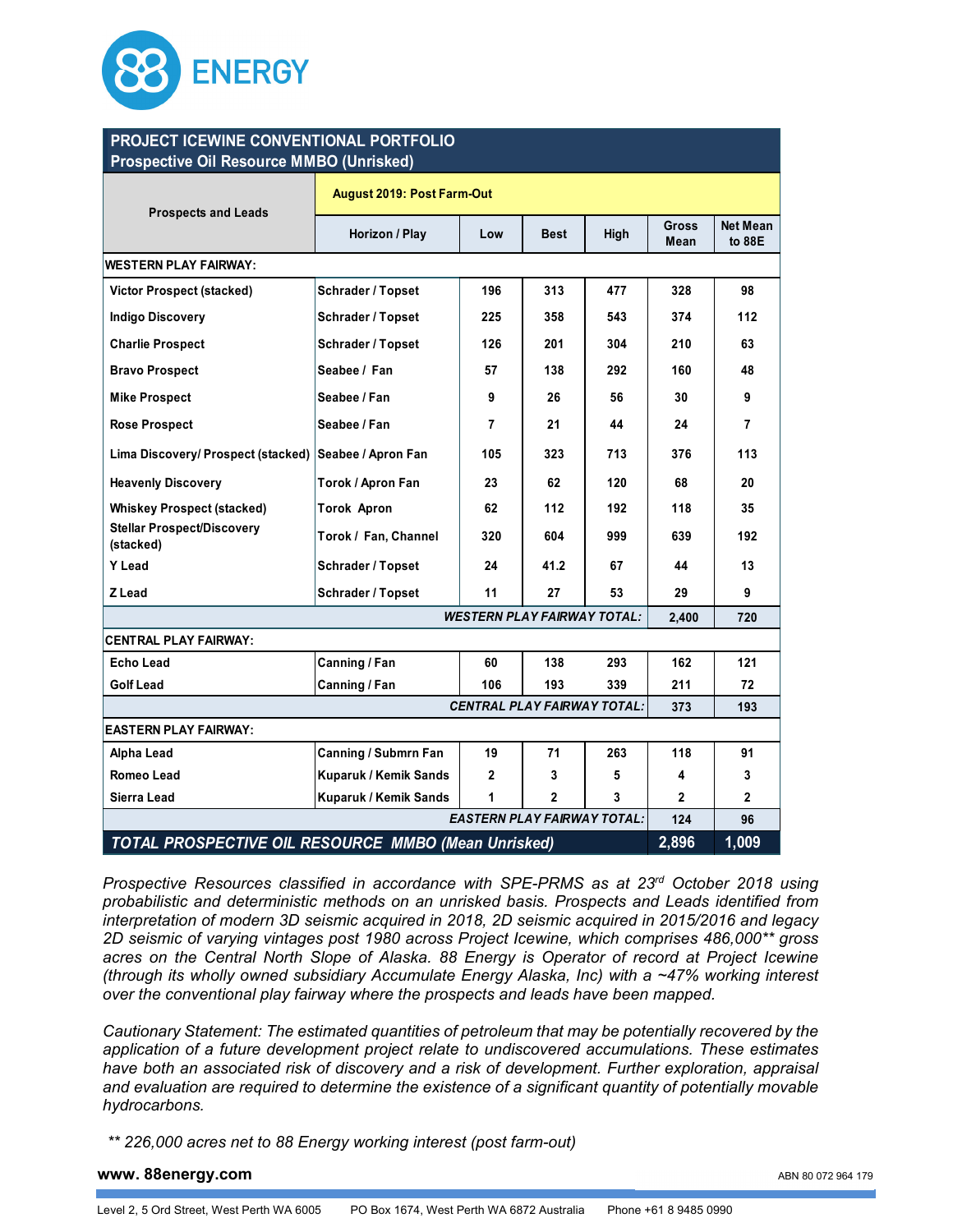

Yours faithfully

Dave Wall Managing Director 88 Energy Ltd

Media and Investor Relations:

**88 Energy Ltd**  Dave Wall, Managing Director Tel: +61 8 9485 0990

**Finlay Thomson**, Investor Relations Tel: +44 7976 248471

**Hartleys Ltd** 

**Cenkos Securities** Tel: + 44 131 220 6939 Neil McDonald/Derrick Lee

Email: admin@88energy.com

Dale Bryan Tel: + 61 8 9268 2829

**www. 88energy.com** 

ABN 80 072 964 179